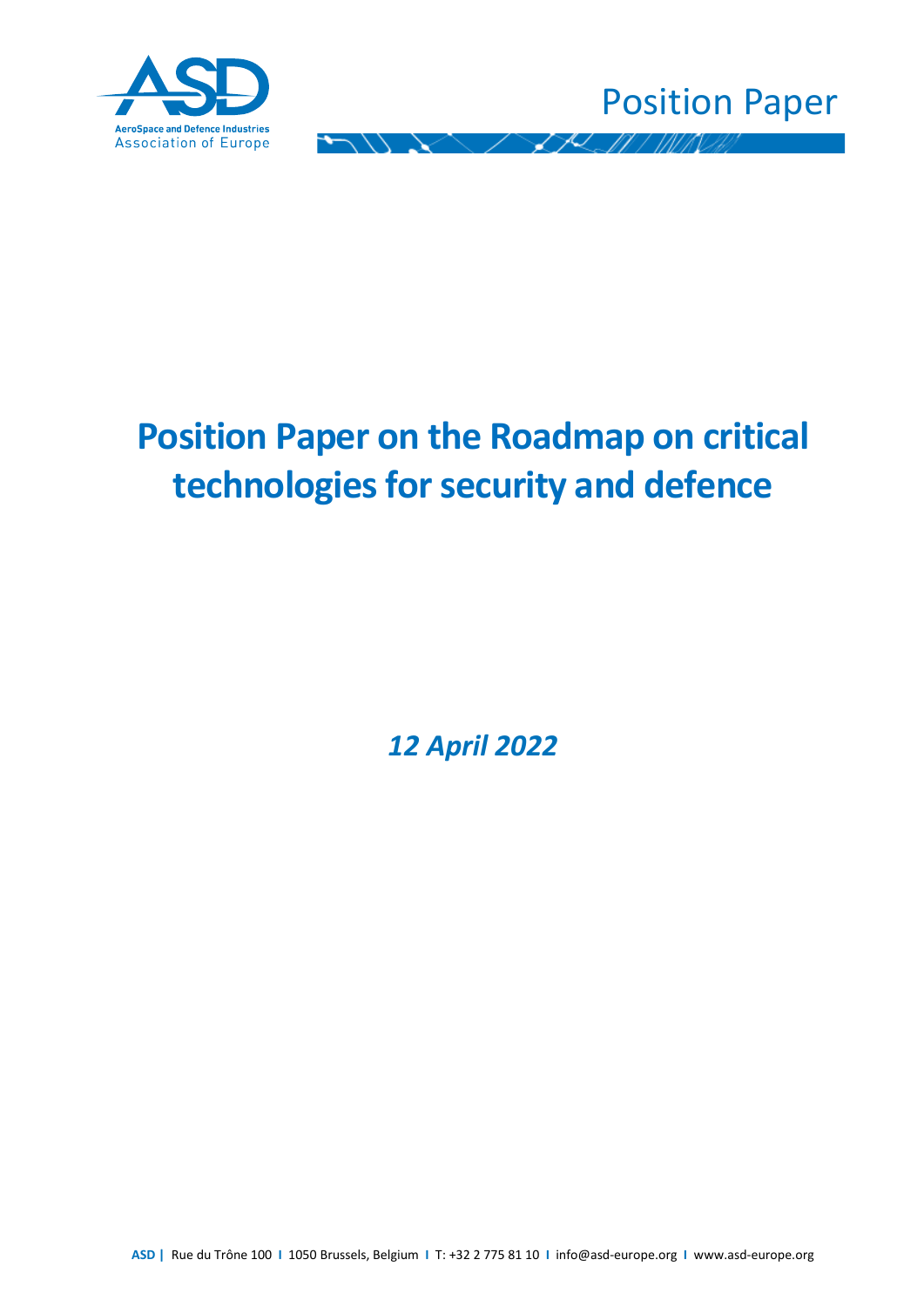

#### Foreword

ASD welcomes the Commission's roadmap on critical technologies for security and defence. The roadmap is a strategic document that sets out a vision and broad intentions rather than concrete actions. Still, we consider it as an important step towards a new, more strategic approach to the technological base of Europe's security and defence. This ASD Position Paper presents industry's views on the Commission's proposed way forward, following the structure and the different sections of the roadmap.

#### 1. Introduction

It is undeniable that critical technologies for security and defence are increasingly driven by innovation in commercial sectors. Consequently, we support the objective of developing a comprehensive approach towards defence and security technologies, across the civ-mil dividing line and combining European with national levels. We agree that the EU is the appropriate framework for developing and implementing this approach, as European cooperation is essential for investing finite resources more efficiently. We therefore share the ambition to develop the future European security and defence technological and innovation landscape under EU cooperative frameworks from the outset.

At the same time, we realise the magnitude of the change that this implies. Due to the long-standing separation of civilian and defence RTD&I, there are deep-rooted regulatory and reputational hurdles to civ-mil synergies in Europe and a general lack of interest in pursuing dual-use goals. On top of that comes the challenge to bring coherence into the multiplicity of responsibilities, policies and programmes. Dots must be connected between many different organisations from different constituencies, which enhances complexity and can easily lead to friction losses. We hope that the war in Ukraine creates enough awareness and political pressure to overcome these obstacles and speed up the necessary changes.

The exploitation of dual-use potentials and synergies is essential for the capacity of the defence and security sector to cope with the dynamics and pace of technological evolution. However, the return of war in Europe shows also that there is more than that: In Europe, defence and security technologies have suffered for decades from under-investment. Developing capabilities that can withstand a large-scale hybrid and military aggression needs therefore not only enhanced civ-mil synergies, but also an adequate level of funding for defence and security-specific RTD.

## 2. Critical technologies and strategic dependencies

#### **2.1. Identification of relevant technologies for each capability**

We welcome the recognition of the specificities of the security and defence markets, which is the precondition for framing industrial policies and instruments in a suitable and efficient way.

We also agree on the scope of the roadmap, which brings together defence and security, with space and cyber as critical enablers. Companies and RTOs operating in these areas form the industrial and technological ecosystem that develops the means for enhancing Europe's security and resilience.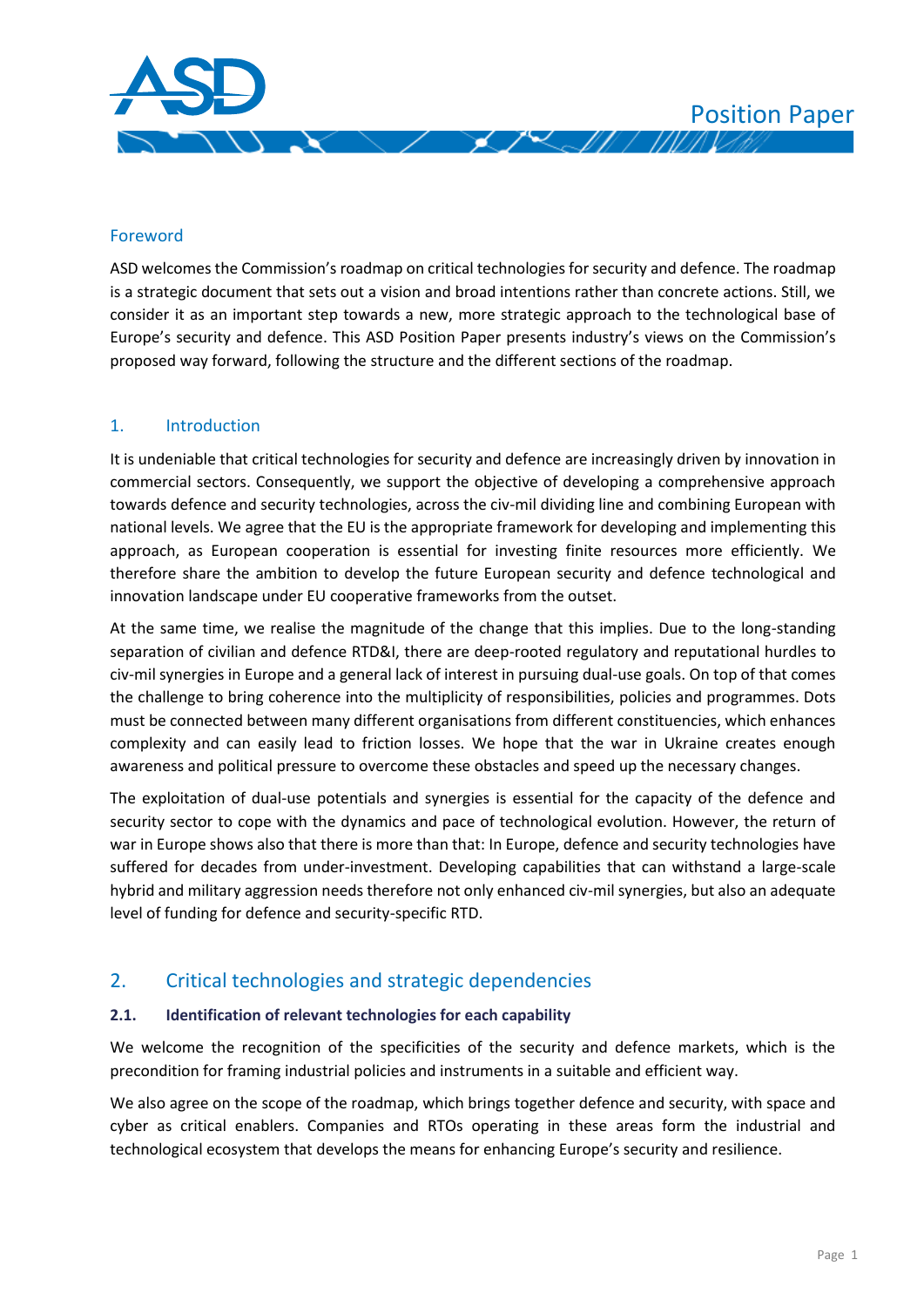#### **2.2. Mapping critical technologies and strategic dependencies**

The mapping of critical technologies and strategic dependencies is the starting point of any strategic industrial policy. Given the speed of technological evolutions and the complexity of supply- and value chains, the challenge is to identify which technologies are critical and which dependencies are strategic. This necessitates a threefold assessment of a) defence and security capability needs, b) the nexus between these capabilities and relevant technologies, and c) the value- and supply chains underpinning these technologies. ASD has been working on a methodology for this assessment and stands ready to support the European Commission in this endeavour. We also recommend that the mapping of critical technologies and dependencies uses to the maximum the results of the work already undertaken in other frameworks (e.g. CDP, OSRA and CARD).

We take note that the Commission has started in-depth reviews of defence and security technology areas, including two case studies on autonomous systems and semiconductors. Industry should be actively involved in the (apparently already ongoing) review of other technology areas.

#### **2.3. The Observatory of Critical Technologies (OCT)**

The OCT will play a central role in the successful implementation of the roadmap. The list of its proposed tasks is comprehensive: technology foresight and strategic reflection; identification, monitoring and assessment of critical technologies, their potential applications and related value and supply chains; monitoring and analysis of existing and predictable technology gaps, root causes of strategic dependencies and vulnerabilities. Given the scope of its mission and the importance of its tasks, we call upon the Commission to provide the OCT with all the resources that are necessary to execute them successfully. Equally important will be to establish an effective and efficient cooperation with existing relevant bodies, like the EDA or the Joint Task Force (ESA-EDA-Commission), to learn from their experience, generate synergies and avoid unnecessary duplication of efforts.

One of the keys for the success of the OCT will be the input it gets from capability development processes for the identification of critical technologies. In this respect, we are concerned about the work on the capability-driven approach for security, which was launched last year as action 1 of the Synergies Action Plan. We find the announcement in the roadmap, that Commission services will produce by mid-2022 a paper summarising the proposals for fostering the adoption of capability-driven approaches to be applied across security sectors, a rather modest and sobering outlook after 12 months of work. We therefore call upon the Commission to raise its ambition level in this field and give a fresh impetus to this action. This is also a precondition for generating synergies with defence, where the capability development process is already much more advanced.

The OCT should build on what already exists in defence. From our point of view, it would make sense, for example, to assess which of the 136 Technology Building Blocks in OSRA could benefit from an integration of civil technologies. Another complementary approach would be to assess systematically if and how the use of civil technologies can contribute to a more rapid and effective development of the six capability focus areas of CARD (Main Battle Tank, Soldier Systems, European Patrol Class surface ship, Anti Access Area Denial capacities and Countering Unmanned Aerial Systems, Defence in Space, Enhanced Military Mobility). Using such already existing building blocks would enable the OCT to rapidly deliver tangible and concrete results.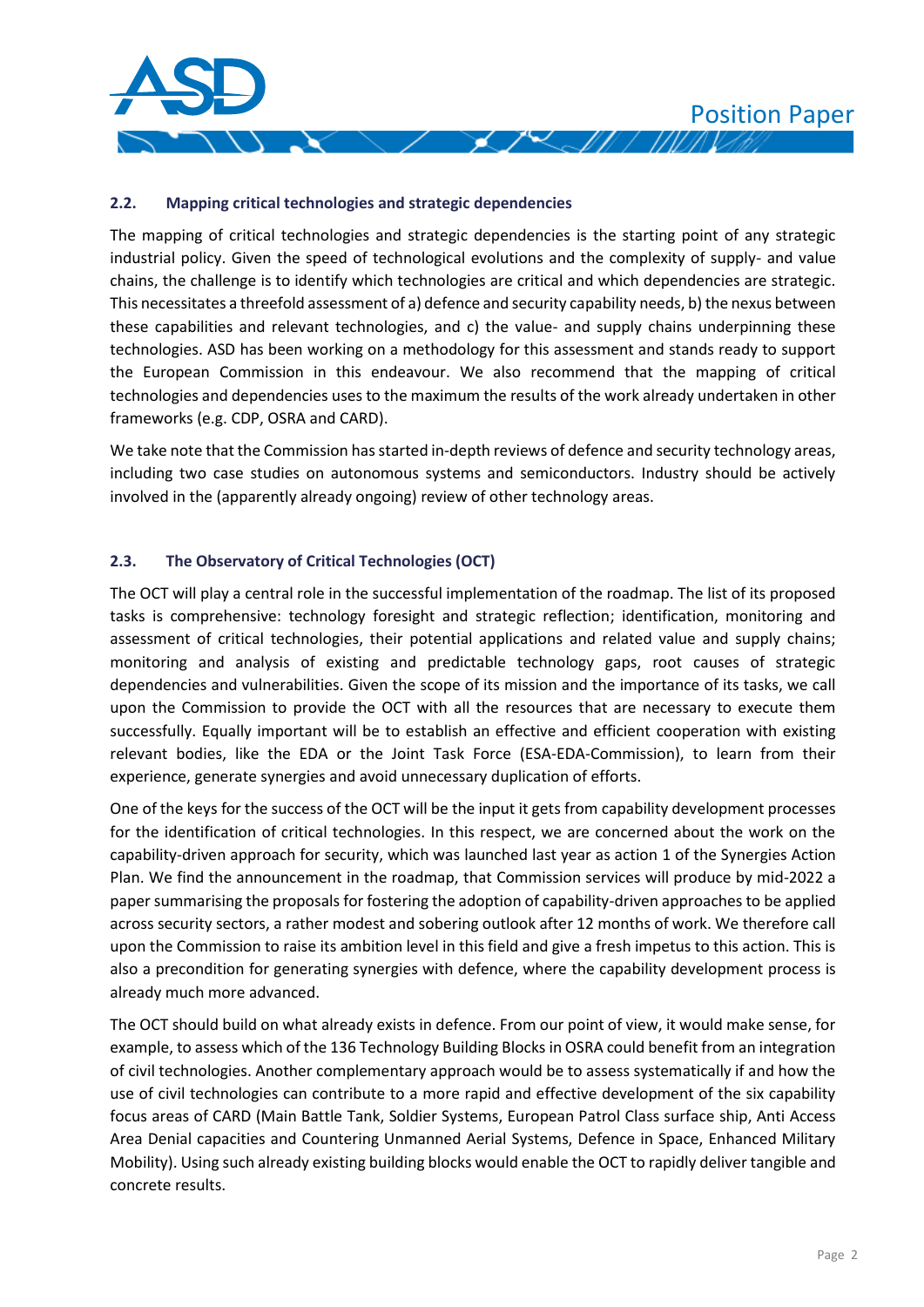We welcome the intention to establish within the OCT a dedicated expert group for exchange and discussion with Member States in a classified environment. In defence and security, a trustful cooperation between Commission services and competent national authorities is indispensable. At the same time, we regret that the roadmap does not foresee any mechanism for cooperation with industry. While the definition of capability needs is the prerogative of end-users and political decision-makers, input from industry is indispensable for the assessment of the capability/technology nexus and critical dependencies.

 $\mathcal{L}$  /  $\mathcal{L}$  /  $\mathcal{L}$ 

 $\infty$ 

In their current form, the existing fora established by DG DEFIS (on the aerospace and defence ecosystem) and DG GROW (on the Industrial Strategy) do not seem appropriate for an in-depth and detailed exchange on these matters. We therefore call upon the Commission to establish a suitable mechanism for gathering data and exchange with industry on critical supply chains and dependencies.

We also welcome a possible extension of the scope of the OCT to other industries, as it would increase the potential for synergies. At the same time, we recommend limiting this extension to other strategic sectors that are essential for the security of citizens' lives and way of life. Moreover, we suggest starting an extension beyond security and defence only when the OCT has proven its full operational capacity.

## 3. Boosting RTD&I on critical technologies for security and defence

The success of the OCT will depend not only on the input it receives on capability needs, but also on the uptake of its findings on technologies and dependencies. According to the roadmap, the Commission will, "based on the assessments of the Observatory, prepare roadmaps that will underpin activities ranging from programming RTD&I to developing larger flagship initiatives to strengthen the EU's competitiveness ad resilience in the security and defence sectors..." It will be important to specify which Commission services will develop such roadmaps, and how these roadmaps will underpin which activities. Ownership and clear responsibilities are key for a successful development and implementation of roadmaps that will probably involve several Directorate Generals and different EU programmes. Engagement with industry will also be crucial for the preparation and framing of possible flagships.

#### **3.1. Overcoming the separation between EU civilian and defence RTD&I**

We welcome the Commission's intention to extend action 2 of the Action Plan on synergies ("enhancing internal coordination between EU programmes and instruments") beyond 2022, and, even more importantly, to develop in 2023 an approach for encouraging dual-use RTD&I at EU level to be fully implemented in the medium to long term. Based on our assessment, technological enablers and digital technologies are the most promising areas for achieving fast and upfront civ-mil synergies.

We count on the Commission to closely coordinate its new approach with the new EIB Strategic European Security Initiative that will make available financing of up to € 6 billion by 2027 for dual-use RDI, civilian security infrastructure and cutting-edge technology projects.

We understand that the announced approach will also address legal provisions in the basic acts of EU programmes and instruments that set practical constraints to synergies. On top of this, we also encourage the Commission to introduce new forms of integrated programming and planning that allow synergies to occur not by coincidence but by design.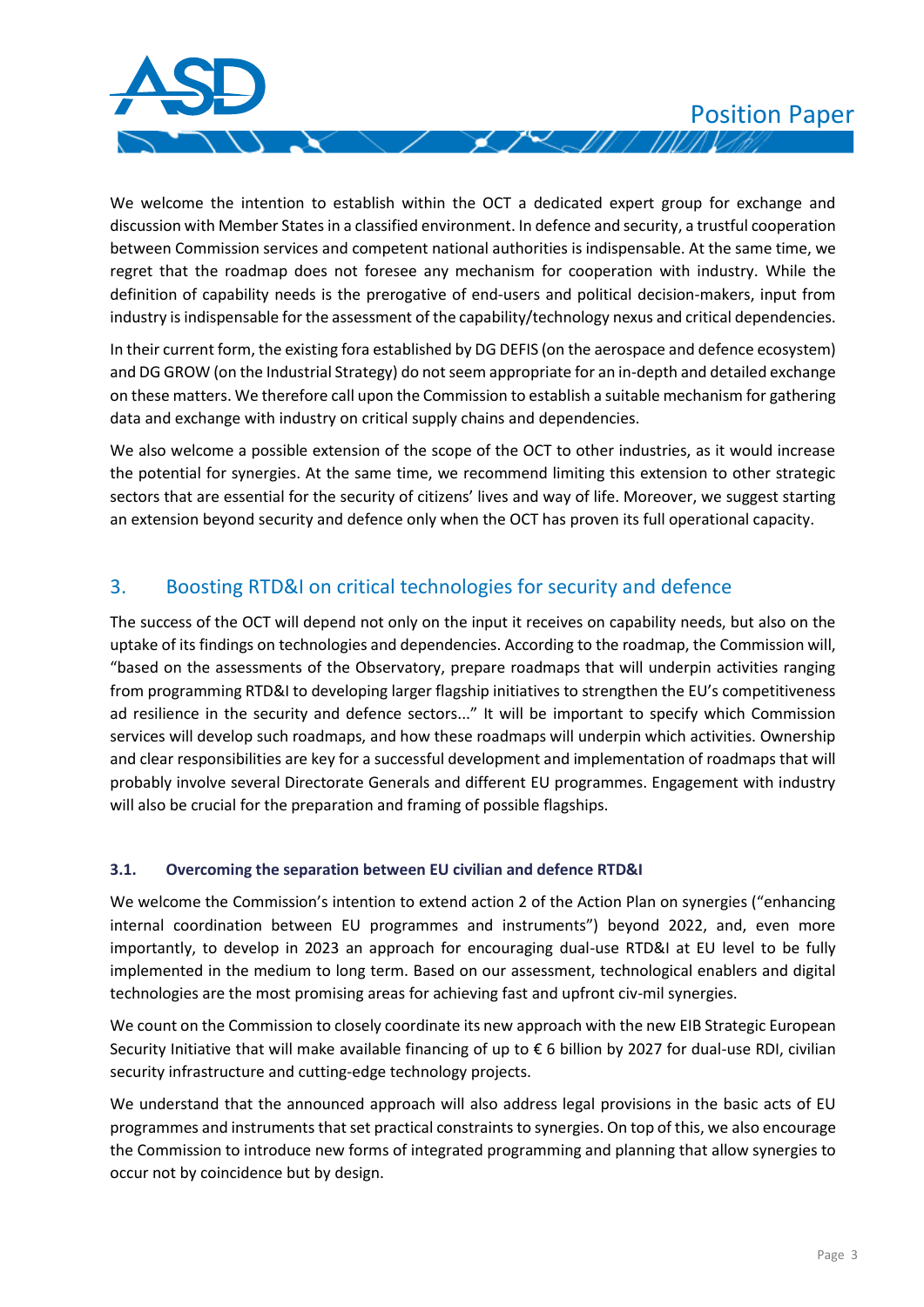

## **3.2. Linking EU and national programmes and instruments supporting RTD&I on critical technologies for security and defence**

We also welcome the Commission's invitation to Member States to develop together an EU-wide strategic coordinated approach for critical technologies relevant for security and defence from the outset. Member States' commitment to such an endeavour is indispensable for approving and tailoring EU funding and for ensuring coherence with national funding. Involving both the Innovation Hubs for Internal Security under Europol and for Defence under the EDA is another promising move to bridge the civ-mil dividing line. However, whether it will actually lead to more synergies depends also on how far and fast the security sector can catch up with defence in terms of capability planning and cooperative R&D.

Member States' involvement is crucial also because there will continue to be critical technologies that are specific to defence applications, such as stealth materials and technology, reliable and secure communications, and high-performance sensing. These technologies will certainly benefit from the increasing influx of technologies developed in the civil domain, but even more important for them will be to rapidly enhance synergies in defence cooperation between Member States through joint defence R&D and procurement.

### **3.3.** Supporting security and defence innovation and entrepreneurship – creating an EU Defence **Innovation Scheme**

Start-ups and SMEs are key drivers of innovation and play an important role in synergies, as they often operate in different sectors and across the dividing line between civil and defence. Their agility is a big advantage to respond rapidly to end-user needs, in particular for smaller and targeted solutions. When it comes to complex and long-lasting projects, they will most of the time contribute as suppliers to bigger system integrators. Policy and funding instruments aimed at SMEs and start-ups should take into account lessons learned from similar initiatives in other strategic sectors (e.g. CASSINI in space) and focus on concrete achievements and successful integration in industrial value chains.

The proposed measures to support innovation and entrepreneurship at the micro level are welcome, but they should be linked to concrete industrial policy initiatives aimed to overcome strategic dependences at the macro-level (as described for example in the recent Commission Staff Working Document on "Strategic dependencies and capacities").

#### **3.4. Skills**

We welcome the mention of skills in the roadmap, as it indicates the importance of this issue for critical technologies in defence and security. We also appreciate the efforts the Commission has put into the Pact for Skills and the inclusion of the aerospace and defence ecosystem in the first wave of skills partnerships. At the same time, we regret that the roadmap does not give any indication for further action in this field.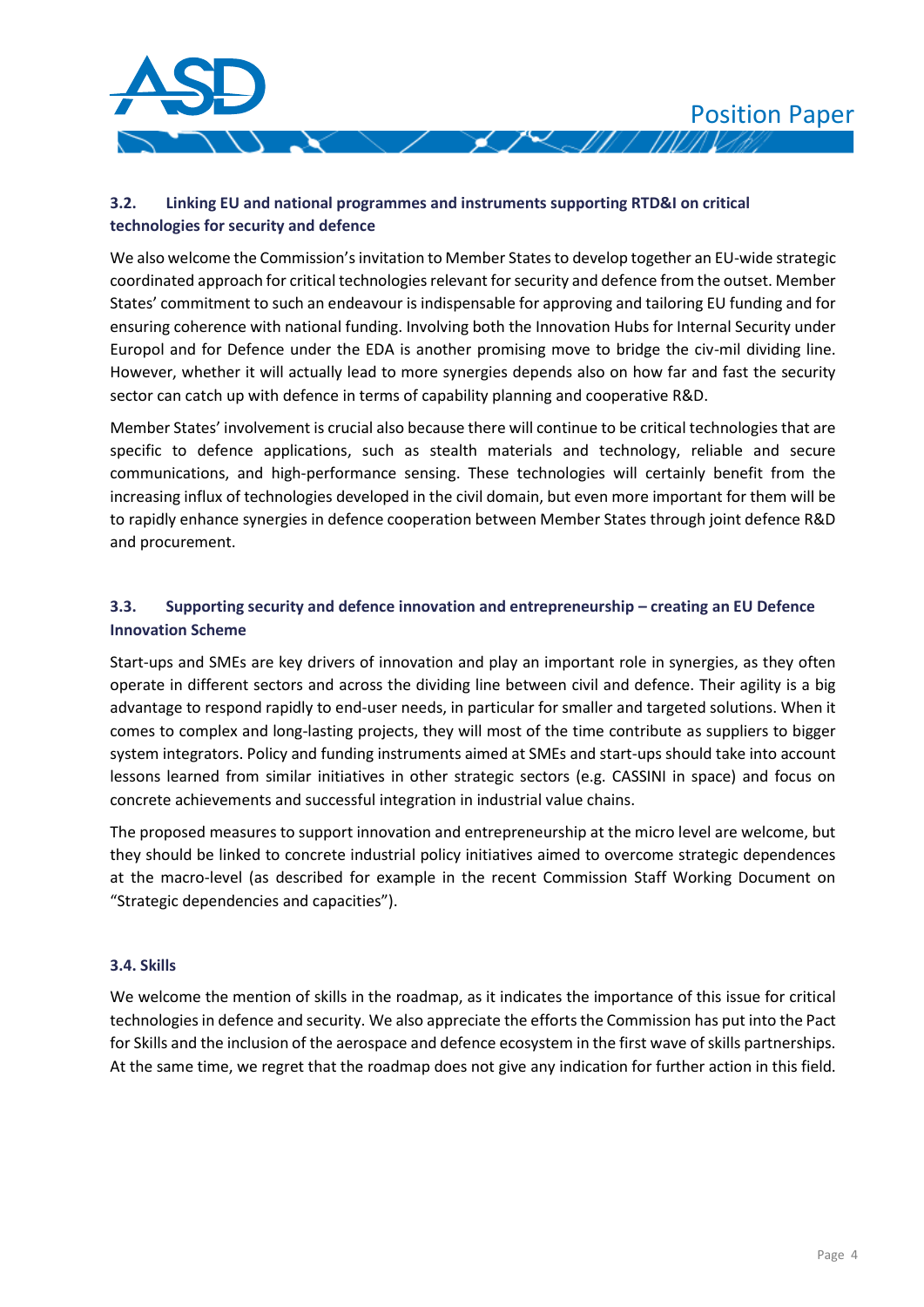

# 4. Reducing strategic dependencies in critical technologies and value chains for security and defence

We welcome the recognition that greater strategic independence requires the combined use of a wide range of policies and instruments beyond RTD&I (investment, industrial alliances, trade, standards, etc.). This will be key for the successful translation of roadmaps into fully-fledged flagships.

The announcement to systematically assess security and defence considerations when implementing and reviewing existing or designing new EU industrial and trade instruments reflects the duality of most technologies, but also the security dimension of many purely civilian technologies. At the same time, first experiences on cloud and semiconductors have shown the challenge to include defence and security work-strands in industrial alliances that are primarily commercial- and competition-driven. A learning process will be necessary on both sides to overcome the repulsive effects of diverging market logics. In this respect, we hope that the impact of the pandemic and the war in Ukraine on all global supply chains will lead to a convergence of perceptions on the importance of security of supply and an appropriate degree of control over strategic value chains.

Based on our own work on Technological Sovereignty, we believe that the best way to foster synergies is to assess not only individual technologies and their underpinning value chains, but to look also at the ecosystem in which the respective value chains are embedded. From our point of view, it is between the members of these ecosystems that the transfer of technologies between civil and defence applications is most likely to happen.

# 5. External dimension

We as industry share the vision that cooperation with like-minded partners is essential for enhancing the Union's resilience and security of supply. In this context, the relationship with the US is obviously of utmost importance. We fully support the ongoing work of the EU-US Trade and Technology Council and the envisaged dialogue on security and defence. In this context, we recall the importance of the close involvement of industry in these discussions. The establishment of 10 stakeholder groups mirroring the TTC working groups is an important step in this direction, but we do believe that transparency and consultation of industry could be improved.

# 6. Conclusion

Industry supports the roadmap as an important step towards a new, more strategic approach to the technological base of Europe's security and defence. From our point of view, it sketches a model for the interaction between commercially driven emerging technologies and strategic sectors that can become a truly European alternative to the Chinese and the American approaches.

The roadmap is a strategic document that sets out a vision and broad intentions rather than concrete actions. The challenge lies in the structural changes the roadmap will have to induce in a complex institutional and political landscape. With a view to its concrete implementation, we would like to stress the following points, to which the roadmap pays only limited attention: